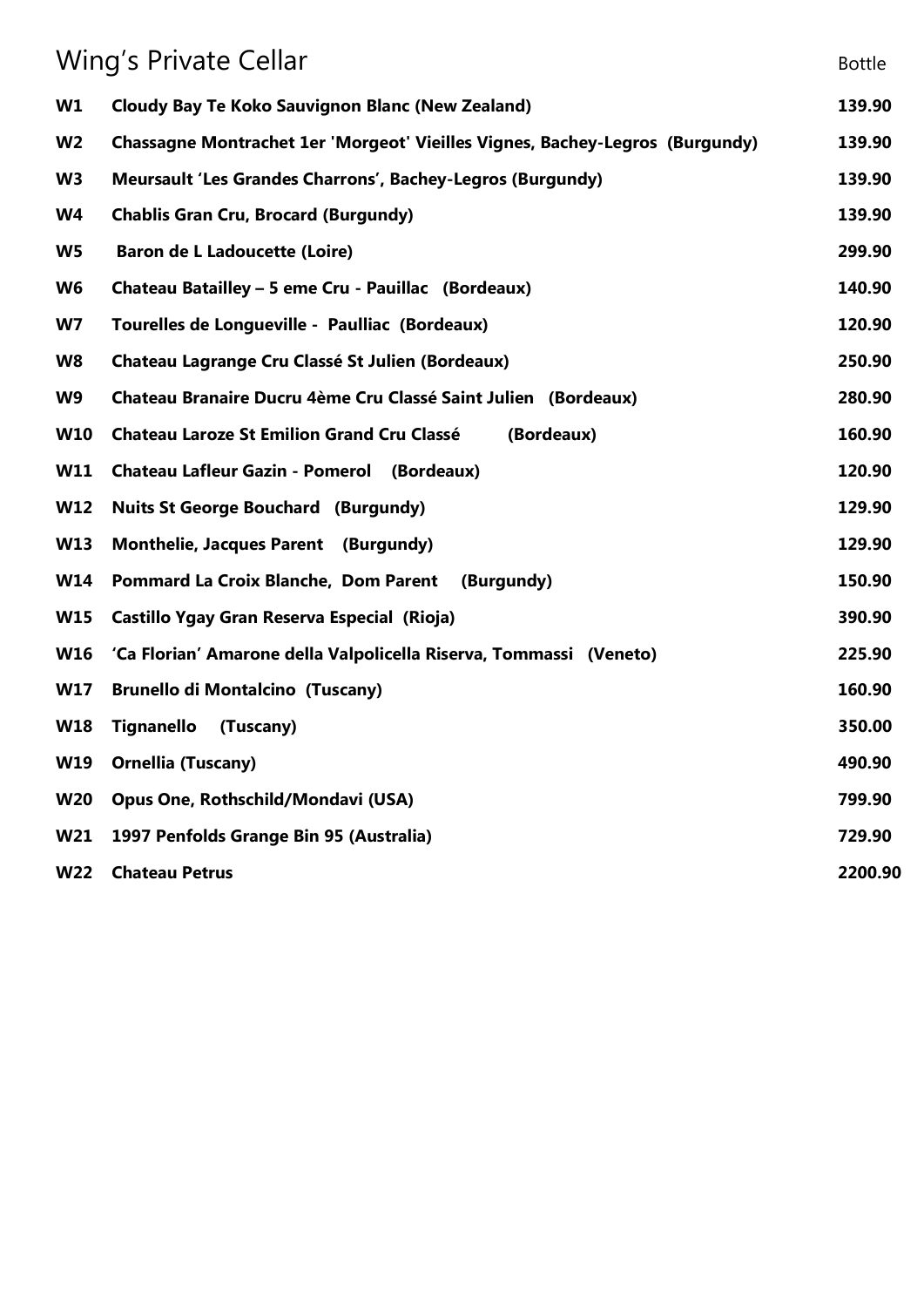| Champagnes & Sparkling |                                            | 175   | <b>Bottle</b> |
|------------------------|--------------------------------------------|-------|---------------|
| C1                     | <b>Louis Roederer Collection 242</b>       | 25.90 | 94.90         |
| C <sub>2</sub>         | <b>Henriot Brut Souverain nv</b>           |       | 94.90         |
| C <sub>3</sub>         | Pol Roger Brut Reserve 'White Foil' nv     |       | 99.90         |
| C <sub>4</sub>         | <b>Veuve Clicquot Yellow Label Brut nv</b> |       | 99.90         |
| C <sub>5</sub>         | <b>Bollinger Special Cuvee Brut nv</b>     |       | 99.90         |
| C6                     | <b>Henriot Rosé Brut nv</b>                |       | 99.90         |
| C <sub>7</sub>         | Moet et Chandon Rosé nv                    |       | 99.90         |
| C8                     | <b>Bollinger Rosé nv</b>                   |       | 140.90        |
| C <sub>9</sub>         | <b>Louis Roederer Vintage Rosé</b>         |       | 140.90        |
| C10                    | Veuve Clicquot Rosé Reserve nv             |       | 140.90        |
| C11                    | <b>Laurent Perrier Rosé nv</b>             | 35.90 | 140.90        |
| C12                    | Laurent Perrier Rose Magnum nv             |       | 280.90        |
| C13                    | <b>Dom Perignon</b>                        |       | 340.90        |
| C <sub>14</sub>        | <b>Bollinger La Grand Année Brut</b>       |       | 249.90        |
| C15                    | <b>Louis Roederer Cristal</b>              |       | 420.90        |
| C16                    | <b>Louis Roederer Cristal Rosé</b>         |       | 899.90        |
| C17                    | Dom Perignon Rosé 2000                     |       | 699.90        |
|                        |                                            |       |               |

|                   | Champagnes Cocktails - made with Roederer Brut Premier |       |  |
|-------------------|--------------------------------------------------------|-------|--|
| <b>Kir Royale</b> |                                                        | 25.90 |  |
| <b>Bellini</b>    |                                                        | 25.90 |  |
|                   |                                                        |       |  |

# Sparkling

| C <sub>20</sub> | Prosecco Amori DOC Brut nv (Italy) | 11.90 | 39.90 |
|-----------------|------------------------------------|-------|-------|
|                 |                                    |       |       |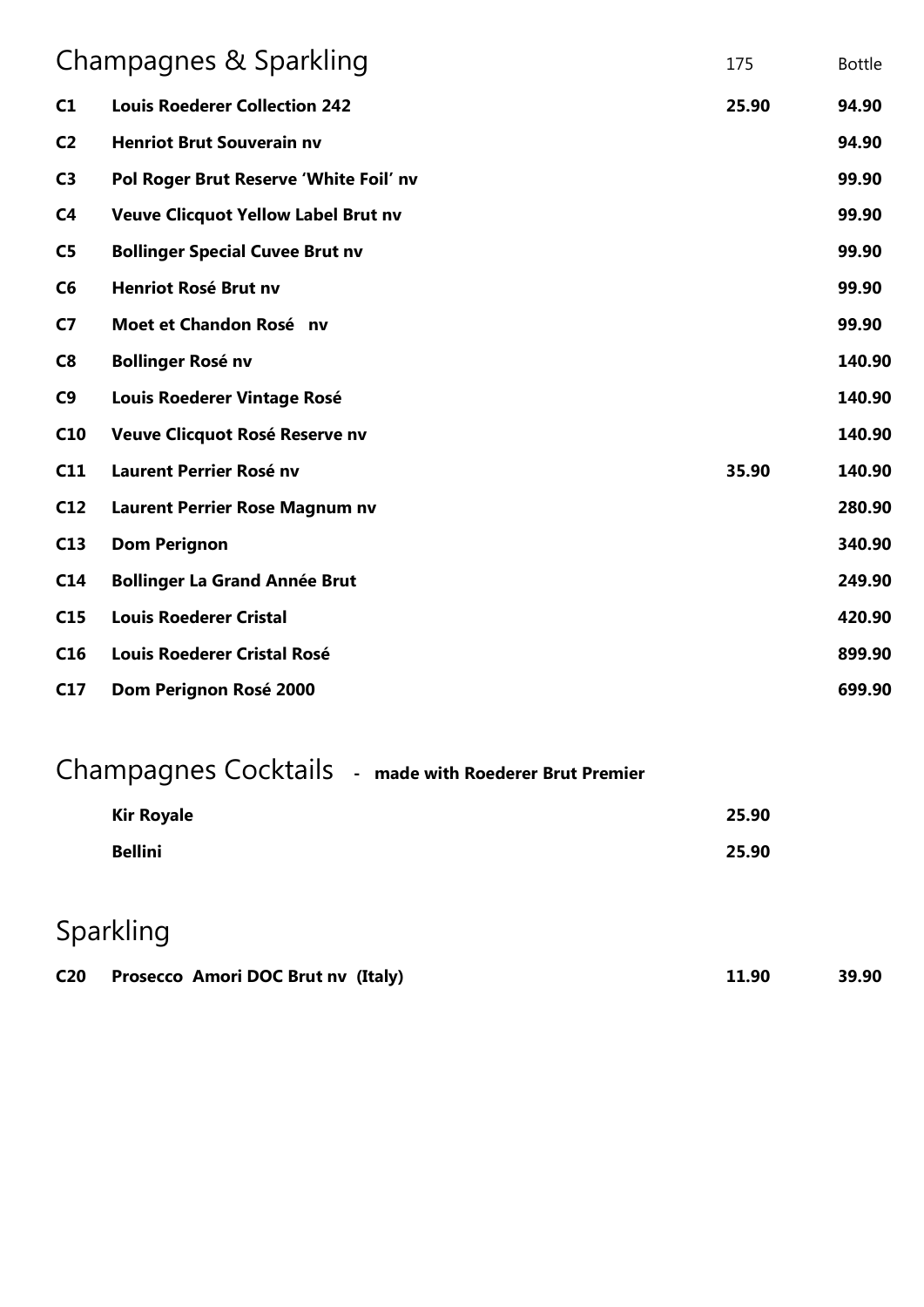|    | By the Bottle & Glass                                   |      | 175ml 250ml Bottle |  |
|----|---------------------------------------------------------|------|--------------------|--|
| 23 | Pato Torrente Reserva Chardonnay, (Chile)               | 9.90 | 11.90 33.90        |  |
| 24 | <b>Amori Pinot Grigio (Italy)</b>                       | 9.90 | 11.90 33.90        |  |
| 25 | <b>Topuku Marlborough Sauvignon Blanc (New Zealand)</b> |      | 10.90 12.90 34.90  |  |
| 50 | <b>Blush Pinot Grigio - Ca Solare (Italy)</b>           |      | 11.90 14.90 38.90  |  |
| 51 | <b>Foxcover White Zinfandel (USA)</b>                   | 9.90 | 11.90 33.90        |  |
| 59 | <b>Pato Torrente Reserva Merlot</b>                     | 9.90 | 11.90 34.90        |  |
| 60 | <b>Monte Araya Rioja (Spain)</b>                        |      | 11.90 14.90 38.90  |  |
| 61 | <b>The Accomplice Shiraz (Australia)</b>                |      | 11.90 14.90 38.90  |  |
|    |                                                         |      |                    |  |

## White Wines | Light Crisp and Dry

| 26 | Los Coches Viognier, Valle Central (Chile)                                                                                     | 33.90 |
|----|--------------------------------------------------------------------------------------------------------------------------------|-------|
|    | Typical viognier aromas of apricots and peaches balanced by a crisp citrusy finish                                             |       |
| 27 | <b>Macon Villages (Burgundy)</b>                                                                                               | 39.90 |
|    | A lovely clean citrussy Macon with notes of honeysuckle and a smooth round finish                                              |       |
| 28 | Picpoul de Pinet (Languedoc)                                                                                                   | 35.90 |
|    | Attractive, floral notes balanced by a citrus freshness, - superb with seafood                                                 |       |
|    | Refreshing Dry White Wines                                                                                                     |       |
| 29 | Sancerre Domaine de La Tonnellerie, Thirot (Loire)                                                                             | 50.90 |
|    | Classic aromas and flavours of gooseberry, nettle and grass $\sim$ good intensity and a long,                                  |       |
|    | refreshing finish with just a touch of spice                                                                                   |       |
| 30 | <b>Chablis, Domaine des Manants (Burgundy)</b>                                                                                 | 50.90 |
|    | A quintessential expression of Chablis with purity, tension, aromas of grapefruit, nice liveliness<br>and a fresh round finish |       |
| 31 | Klein Constantia Sauvignon Blanc (South Africa)                                                                                | 59.90 |
|    | The nose is tropical and fresh with a palate of creamy citrus fruit, finishing with a spicy finish.                            |       |
| 32 | <b>Pouilly Fume Fines Caillottes, Jean Pabiot</b><br>(Loire)                                                                   | 59.90 |
|    | Fabulous wine full of crisp Sauvignon fruit balanced by a crisp dry finish and good minerality                                 |       |
| 33 | Rapaura Springs Sauvignon Blanc - Marlborough 2016 (New Zealand)                                                               | 44.90 |
|    | Award winning Kiwi Sauvignon packed with passionfruit aromas $\sim$ a classic.                                                 |       |
| 34 | <b>Cloudy Bay Sauvignon Blanc 2016 (New Zealand)</b>                                                                           | 74.90 |
|    | The iconic Kiwi sauvignon!                                                                                                     |       |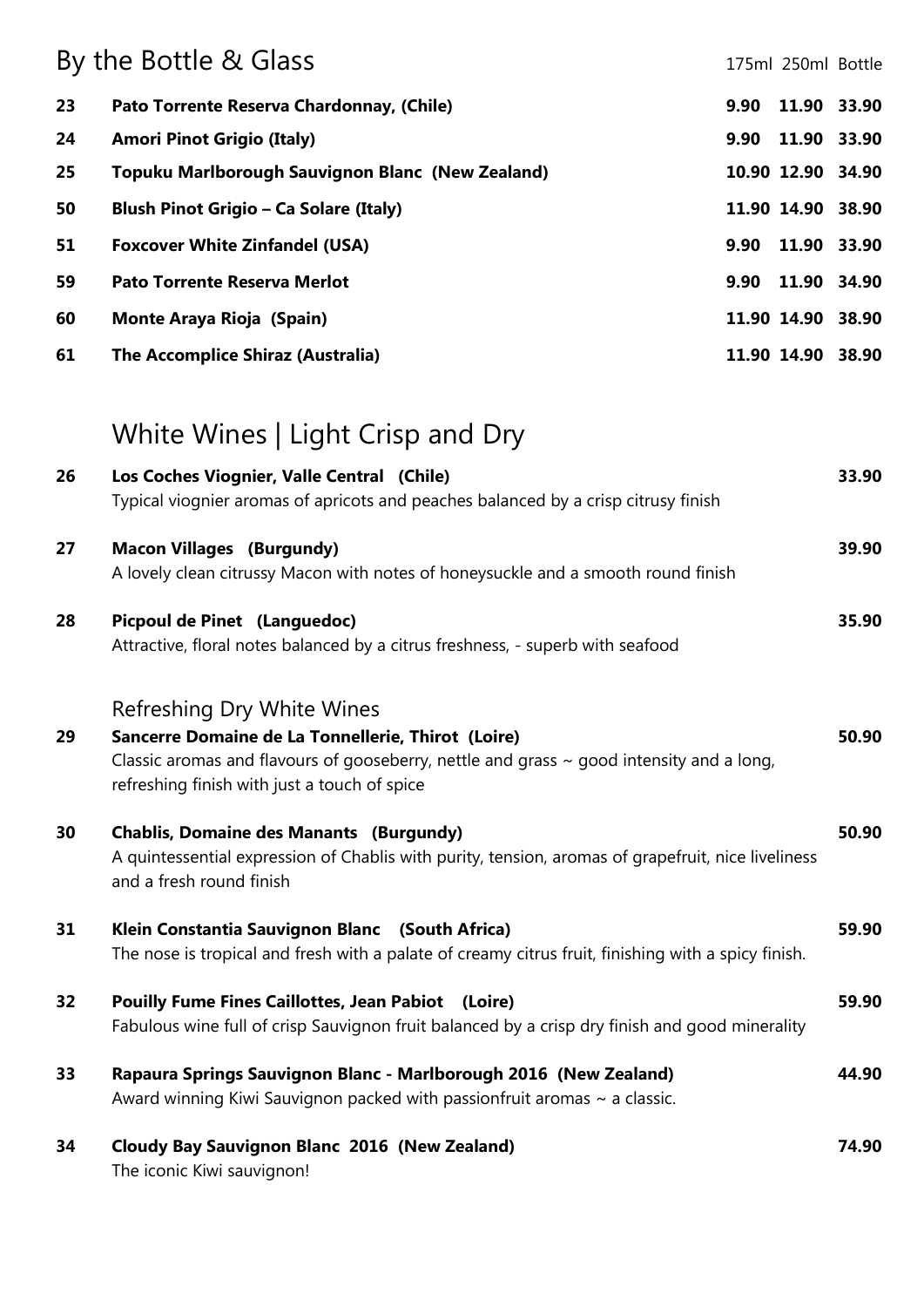|    | <b>Richer Full Bodied White Wines</b>                                                                                                                                                                                                                                           | <b>Bottle</b> |
|----|---------------------------------------------------------------------------------------------------------------------------------------------------------------------------------------------------------------------------------------------------------------------------------|---------------|
| 35 | <b>Casa Silva Chardonnay Semiilon (Chile)</b><br>Fresh and fruity nose with notes of bananas - on the palate notes of tropical fruits follow on<br>to ripe pear with a clean balanced finish.                                                                                   | 38.90         |
| 36 | <b>Fiano Carlomagno IGT Italy</b><br>A lovely fresh dry aromatic wine with hints of mango, sage, acacia and exotic fruit                                                                                                                                                        | 38.90         |
| 37 | Painted Wolf The Den Chenin Blanc, Paarl (South Africa)<br>A superb fullbodied Chenin with tropical flavours of creamy pineapple, melon and vanilla                                                                                                                             | 38.90         |
| 38 | <b>Rustenberg Five Soldiers Chardonnay (South Africa)</b><br>A complex array of flavours and aromas showing nuttiness and marzipan with underlying citrus<br>flavours and hints of white peaches                                                                                | 99.90         |
| 39 | Pouilly Fuissé Bouchard Pere et Fils (Burgundy)<br>A rich luscious wine with a mineral with flowery nose leading to a palate with nuances of<br>hazelnuts and grilled almonds.                                                                                                  | 84.90         |
| 40 | <b>Pascal Jolivet Sancerre Blanc</b><br>(Loire)<br>Pascal is highly regarded around the world for the quality of his gastronomic wines<br>$\sim$ an intense but beautifully balanced Sancerre which expresses the flint and chalk<br>minerality of the small select vineyards.  | 84.90         |
| 41 | <b>Chablis Montmains Premier Cru, Domaine des Manants (Burgundy)</b><br>Classic Premier Cru Chablis with floral notes lifting above the rich minerality on the palate.<br>There is some crisp apple fruit here too that combines well to bring superb balance.                  | 84.90         |
| 42 | <b>Meursault Bouchard Pere et Fils</b><br>(Burgundy)<br>Very aromatic nose, with fruit and floral notes. Just as perfumed on the palate, this wine<br>expresses its richness and fullness without the slightest heaviness $\sim$ elegant and charming!                          | 120.90        |
| 43 | Condrieu, Guigal<br>(Rhone)<br>Fabulous wine from the top producer in the area. Aromas of pears, sweet peaches and<br>pineapples abound in this wine, which is delicately dry, full-flavoured, with a silky palate-feel and<br>lashings of vanilla and spice on the long finish | 149.90        |
| 44 | Cloudy Bay Chardonnay, Marlborough (New Zealand)<br>Delectable aromas of ripe stonefruit and orange blossom mingled with hints of white<br>chocolate. Full-bodied with toasted nutets, honey and cream flavours.                                                                | 99.90         |
| 45 | <b>Puligny Montrachet Bouchard Pere et Fils (Burgundy)</b><br>A beautifully balanced wine showing delicate floral aromas with underlying fruit<br>enhanced by some restrained oak                                                                                               | 210.90        |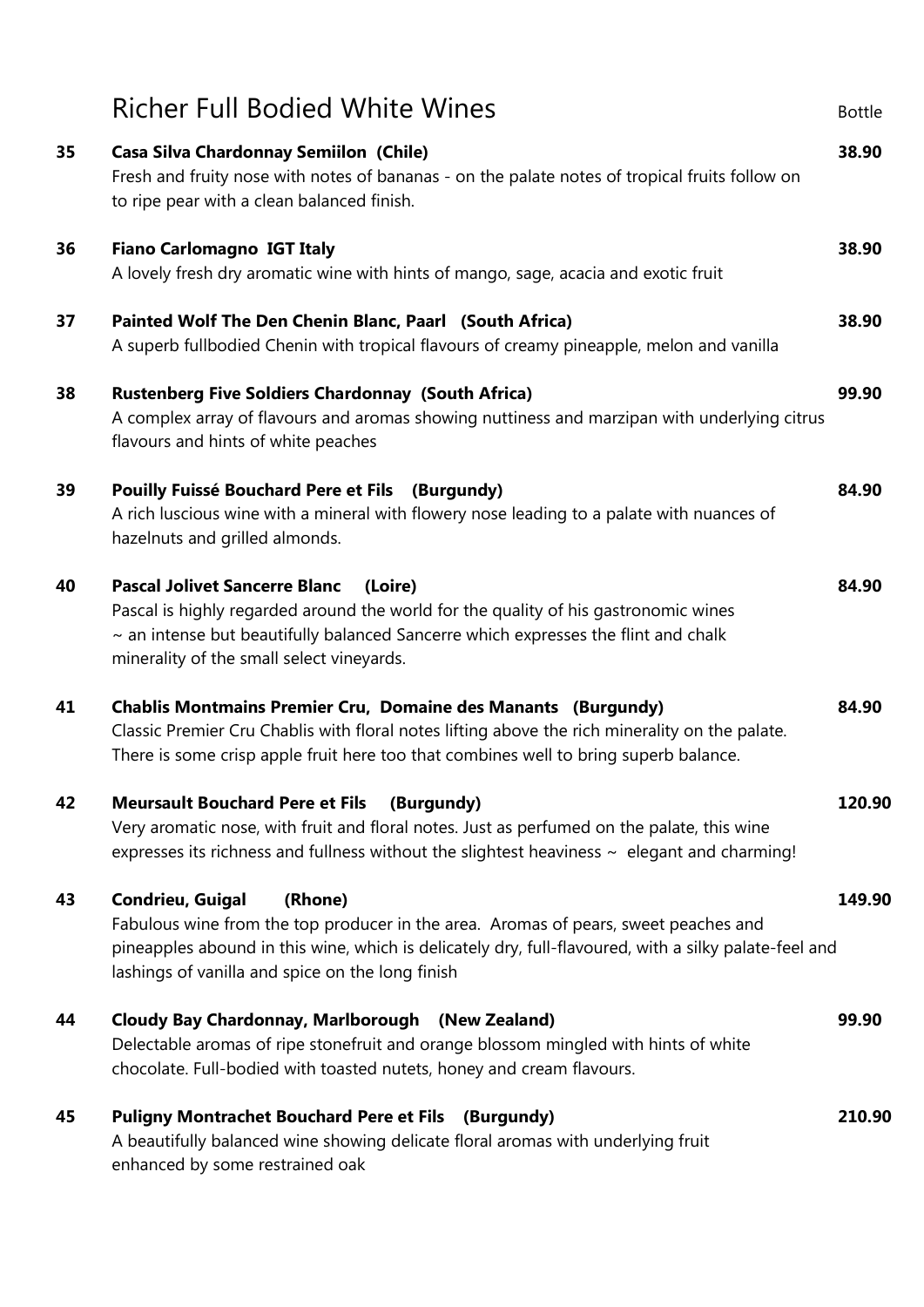|    | <b>Aromatic White Wines</b>                                                                                                                                                                                                                                                    | <b>Bottle</b> |
|----|--------------------------------------------------------------------------------------------------------------------------------------------------------------------------------------------------------------------------------------------------------------------------------|---------------|
| 46 | Alto Los Romeros Gewurztraminer (Chile)<br>A fabulous combination of peach flavours from the Chenin and some green, grassy notes<br>from the Sauvignon make this a superb match with Asian Cuisine.                                                                            | 38.90         |
| 47 | Domain Road Water Race Dry Riesling, Central Otago (New Zealand)<br>Deliciously dry, steely Riesling $\sim$ lemon and lime on the nose with hints or orange blossom<br>and white peach $\sim$ zesty citrus flavours dominate on the palate, leading to a long lingering finish | 54.90         |
| 48 | Gewurztraminer - Dopff & Irion (Alsace)<br>Exotic and spicy with notes of lychees. A great partner for our more spicy dishes                                                                                                                                                   | 45.90         |
|    | Rosé Wines                                                                                                                                                                                                                                                                     |               |
| 49 | Mas de Cadenet Rosé (Organic) 2014 (Ste Victoire, Provence)<br>The Negel family produce this delightful pale, dry rosé, in their vineyard at the foot of the<br>Sainte Victoire mountain near Aix-en-Provence                                                                  | 54.90         |
| 50 | <b>Blush Pinot Grigio - Ca Solare (Italy)</b><br>Coppery pink in colour, subtle strawberry fruit flavour with a soft fresh finish.                                                                                                                                             | 38.90         |
| 51 | <b>Foxcover White Zinfandel (USA)</b><br>A delicious off dry pink with hints of fresh strawberries and candied summer fruits.                                                                                                                                                  | 33.90         |
| 52 | Whispering Angel Rosé, Chateau D'Esclans (Provence)<br>Sacha Lichine's Whispering Angel from Chateau d'Esclans has established a cult following.<br>Grown on the most select land in the surrounding region of La Motte in Provence.                                           | 90.90         |
| 53 | Clos Mireille Rosé, Domaines Ott (Provence)<br>This celebrated winery is now owned by Louis Roederer the makers of Cristal Champagne.<br>Like its bubbly cousin, this wine is recognised as one of the world's greatest.                                                       | 149.90        |
|    | <b>Light Fruity Red Wines</b>                                                                                                                                                                                                                                                  |               |
| 56 | <b>Chateau Malbat AC Bordeaux</b><br>A lovely, easy drinking Claret from the south of the Gironde, with soft fruit and plummy elegance.                                                                                                                                        | 38.90         |
| 57 | Carignan Gran Reserva, Alto Los Romeros (Chile)<br>Fabulous rich fruit and very moreish. Soft well rounded with a long finish.                                                                                                                                                 | 38.90         |
| 58 | Merlot - Santa Digna Reserva, Miguel Torres (Chile)<br>A quality single vineyard Merlot which shows depth and elegance - layers of complex currant,<br>spice, wild berry and plum with notes of vanilla oak and mocha - supple and rounded with<br>well integrated tannins.    | 38.90         |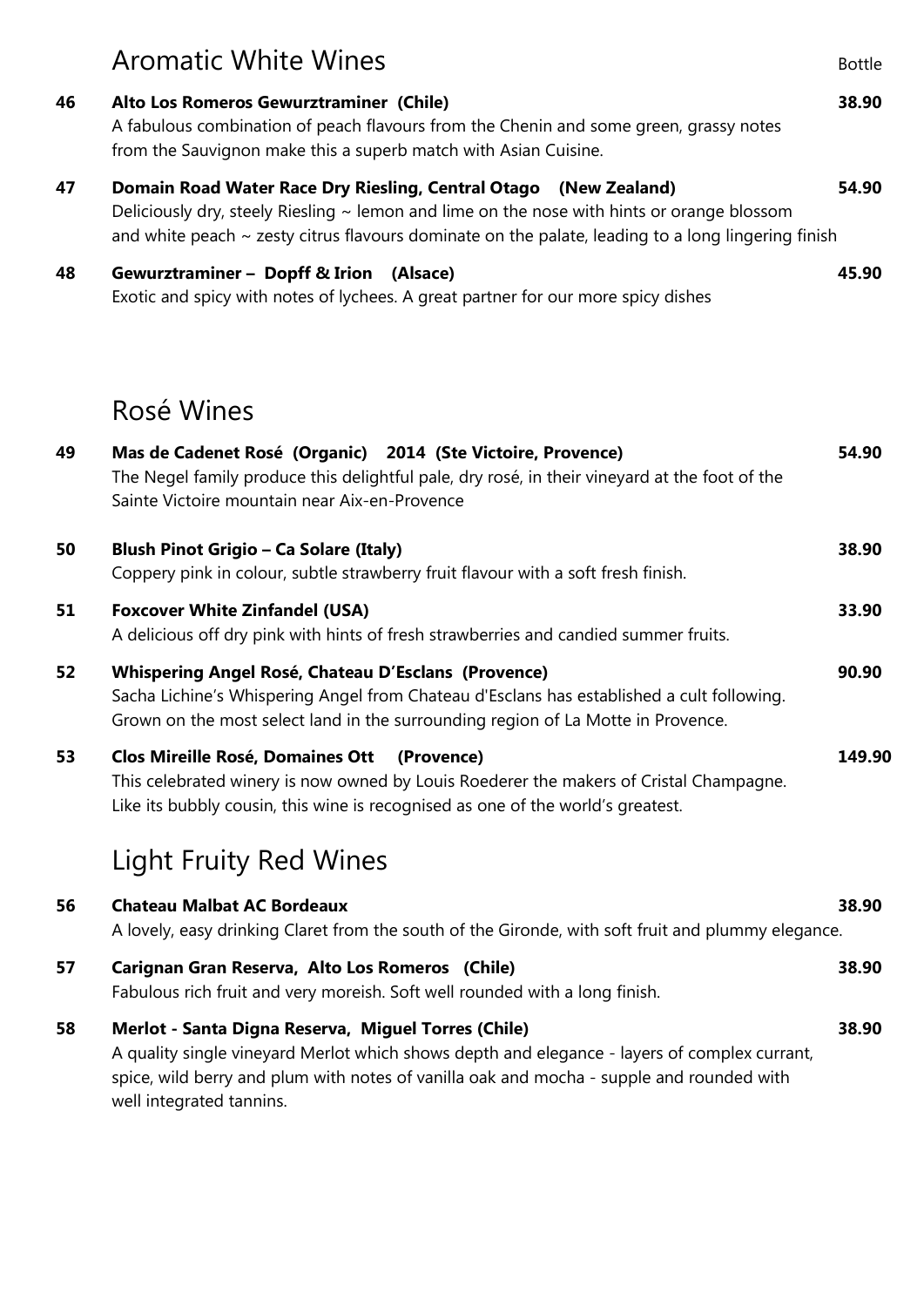## Smooth Medium Bodied Red Wines

| 59 | <b>Pato Torrente Reserva Merlot</b><br>(Chile)<br>Easy drinking Chilean Merlot packed with rich plum fruit ~ wonderfully soft and round on the palate                                                                                                             | 38.90  |
|----|-------------------------------------------------------------------------------------------------------------------------------------------------------------------------------------------------------------------------------------------------------------------|--------|
| 60 | <b>Monte Araya Rioja (Spain)</b><br>Ripe cherry richness and a long finish. A great Rioja, goes particularly well with lightly spiced dishes                                                                                                                      | 38.90  |
| 61 | <b>The Accomplice Shiraz (Australia)</b><br>Packed with vibrant red fruits with notes of spice and sweet oak                                                                                                                                                      | 38.90  |
| 62 | <b>Fleurie</b> (Beaujolais)<br>Gamay based wine with a fragrant nose overlying a concentrated cherry fruit palate.                                                                                                                                                | 49.90  |
| 63 | Las Pampas Malbec, Mendoza (Argentina)<br>A smooth, soft and spicy red wine with aromas of dark ripe fruit and subtle vanillin oak.                                                                                                                               | 38.90  |
| 64 | <b>Pascal Jolivet Sancerre Rouge (Loire)</b><br>A top-drawer red Sancerre - delicate red fruits and subtle spice.                                                                                                                                                 | 120.90 |
| 65 | Casa Silva Cool Coast Pinot Noir Reserva Colchagua Valley<br>(Chile)<br>Highly fragrant with raspberries, cherries, strawberries and just a hint of spice. Supple and<br>soft on the palate with bright summer berry fruits and lots of freshness on the finish.  | 69.90  |
| 66 | <b>Chassagne Montrachet Vielles Vignes Rouge, Bachey Legros</b><br>(Burgundy)<br>Aromas reminiscent of perfumed cherry jam with touches of strawberries and hay. Ripe, and<br>plush with plenty of fruit, it has a seductive smooth currant and structured finish | 120.90 |
| 67 | <b>Gevrey Chambertin, Bouchard (Burgundy)</b><br>Deep and intense on the nose. This wine is the result of the perfect marriage between grace<br>and liveliness, strength and finesse. Length of exceptional quality on the finish                                 | 140.90 |
| 68 | <b>Vosne Romanee Domaine Chezeaux</b><br>(Burgundy)<br>Supple, sophisticated and elegant - Cherry, apple and sweet cinnamon aromas lead to<br>layers of gentle strawberry and truffle.                                                                            | 140.90 |
| 69 | <b>Cloudy Bay Pinot Noir, Marlborough</b><br>(New Zealand)<br>Only a tiny quantity of Pinot is produced by this world renowned estate.                                                                                                                            | 120.90 |

### Full Bodied Robust Red Wines

#### 70 Valle Escondido Malbec Reserva, Gouguenheim 2015 (Argentina) 49.90 Deep purple colour with aromas of red fruits, chocolate and coffee beans - red and black cherry flavours with scents of flower - quality French oak on the finish, very complex and yet balanced

#### 71 Meerlust Rubicon, Stellenbosch (South Africa) 99.90

This Bordeaux blend from Hannes Myburgh is THE iconic wine of South Africa - violets, ripe plum, cedar, fennel and spice lead to a rich rounded palate with notes of liquorice..